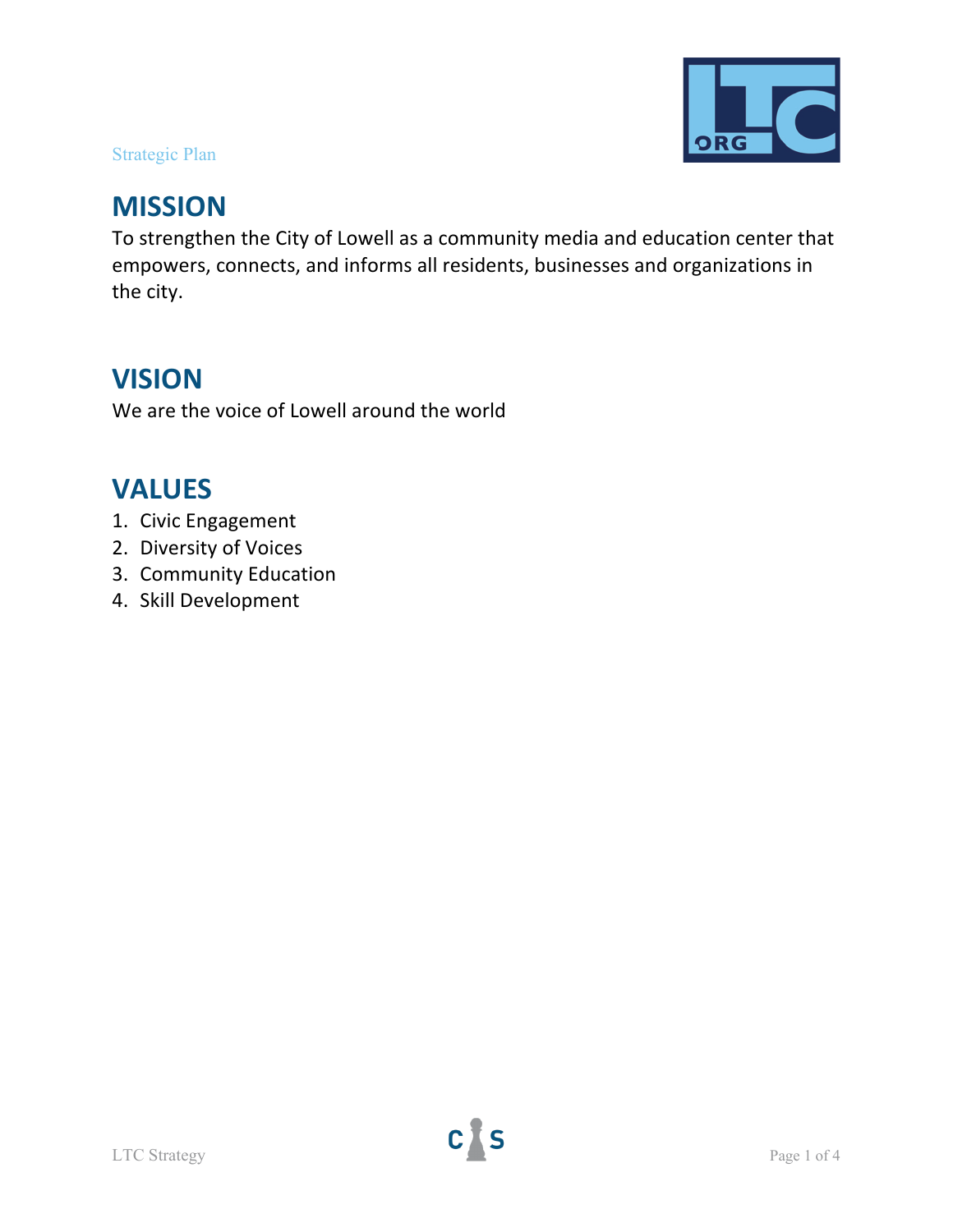

## Strategic Plan **STRATEGY**

## **GOAL 1: Grow the brand and connect our community to the diverse programs of the media center**

## **Objective 1: Build marketing outreach and brand promotion**

**Strategies:**

- Create LTC marketing packet, promo video and quarterly program flyers
- Design a business development packet to offer sponsorships and production services to nonprofit organizations and small businesses throughout Lowell
- Engage community groups to inform them of programs, opportunities, and volunteerism
- Utilize Facebook, LinkedIn, Twitter, and Instagram for social media advertising and content promotion
- Position the LTC Brand as a Media and Education Center
- Create multiple channels of content distribution

## **Objective 2: Develop the fundraising and philanthropy needed for capacity and program growth**

- *:* **Strategies:**
	- Board annual giving
	- Grant writing to community and private foundations to support education and program initiatives
	- Build the capabilities, set goals, and improve the outcomes of the board fundraising committee

## **Objective 3: Build a member and service fee structure that aligns to the present value of the organization**

#### **Strategies:**

- Design a tiered membership pricing structure for individuals, businesses, and nonprofit organizations
- Create a tiered rate sheet for equipment rental and production services
- Create a sponsorship offering and pricing sheet for business promotion
- Implement a member billing and control system that will allow for a improved capability to manage member data, billing, and services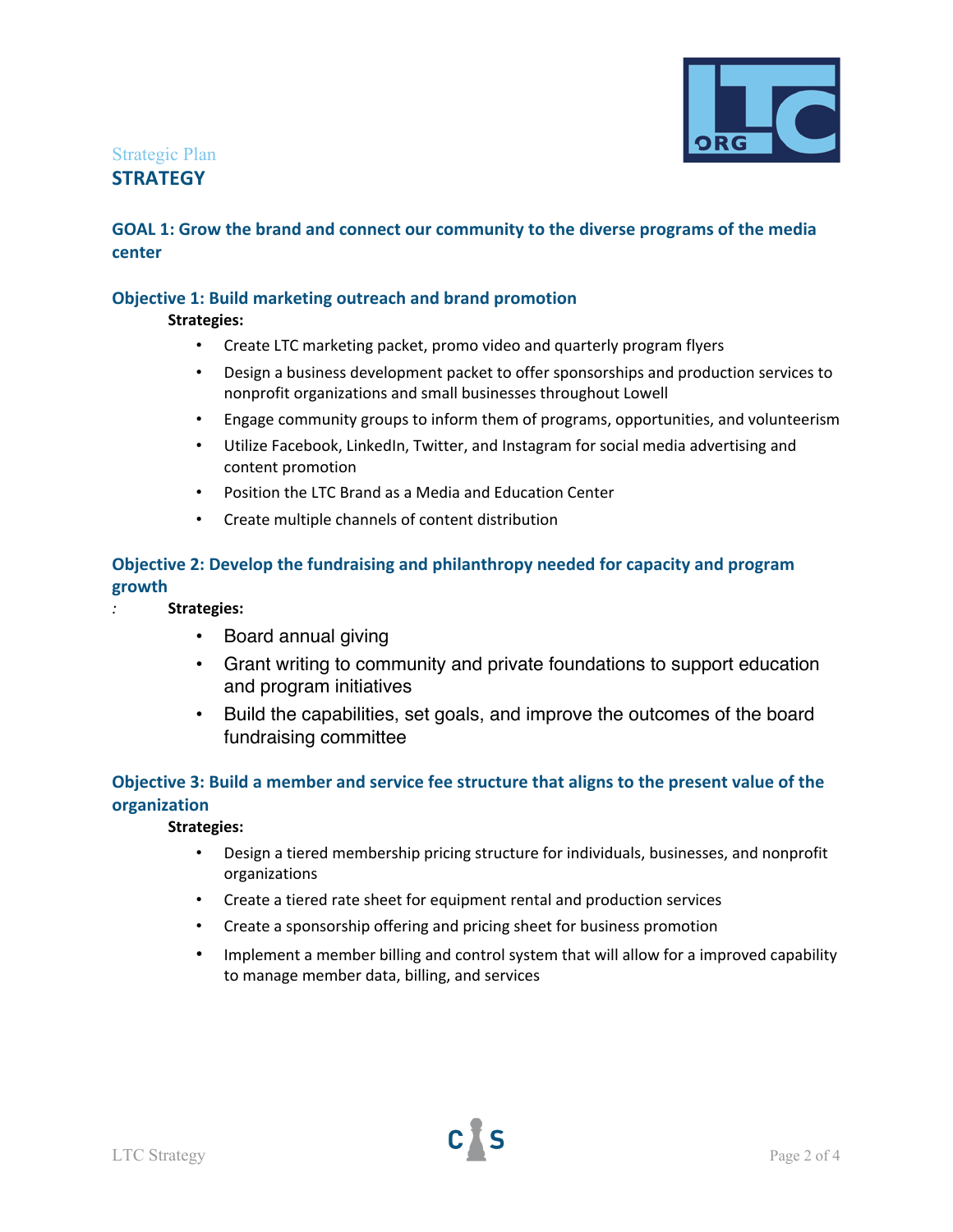### Strategic Plan



# **GOAL 2: Create high quality content that is engaging to our communities**

### **Objective 1: Assess the viewership and engagement of the current LTC video content Strategies:**

- Assess under represented voices in the community and establish a pathway for involvement
- Monitor viewership statistics for on-line programs
- Send out an annual on-line survey to collect and measure viewer responses to LTC programming.

### **Objective 2: LTC staff produces high quality community oriented programming**

#### **Strategies:**

- Assess the community's demand for various types of programs and information.
- Collaborate with government agencies and non-profits on original productions.
- Provide high quality professional video equipment for staff productions.

## **Objective 3: Enable members to improve their production skills to strength voices in our community**

#### **Strategies:**

- Maintain and update LTC's video equipment and studios on a regular basis.
- Offer trainings that members want and need to improve their productions.
- Provide a web-based crew call and sign-up sheet for members in order to streamline the process of finding crew and crewing opportunities.
- Create new member production groups by hosting film screenings, video contests, and/or producer meet-ups.

## **Objective 4: To enhance our content through the distribution of meaningful outside programming**

#### **Strategies:**

- Advertise to Lowell filmmakers the option of broadcasting their projects on LTC channels.
- Search for, and broadcast, outside programming that informs and educates Lowell residents, including town hall forums, PSA's, and relevant programs from other access centers and universities.